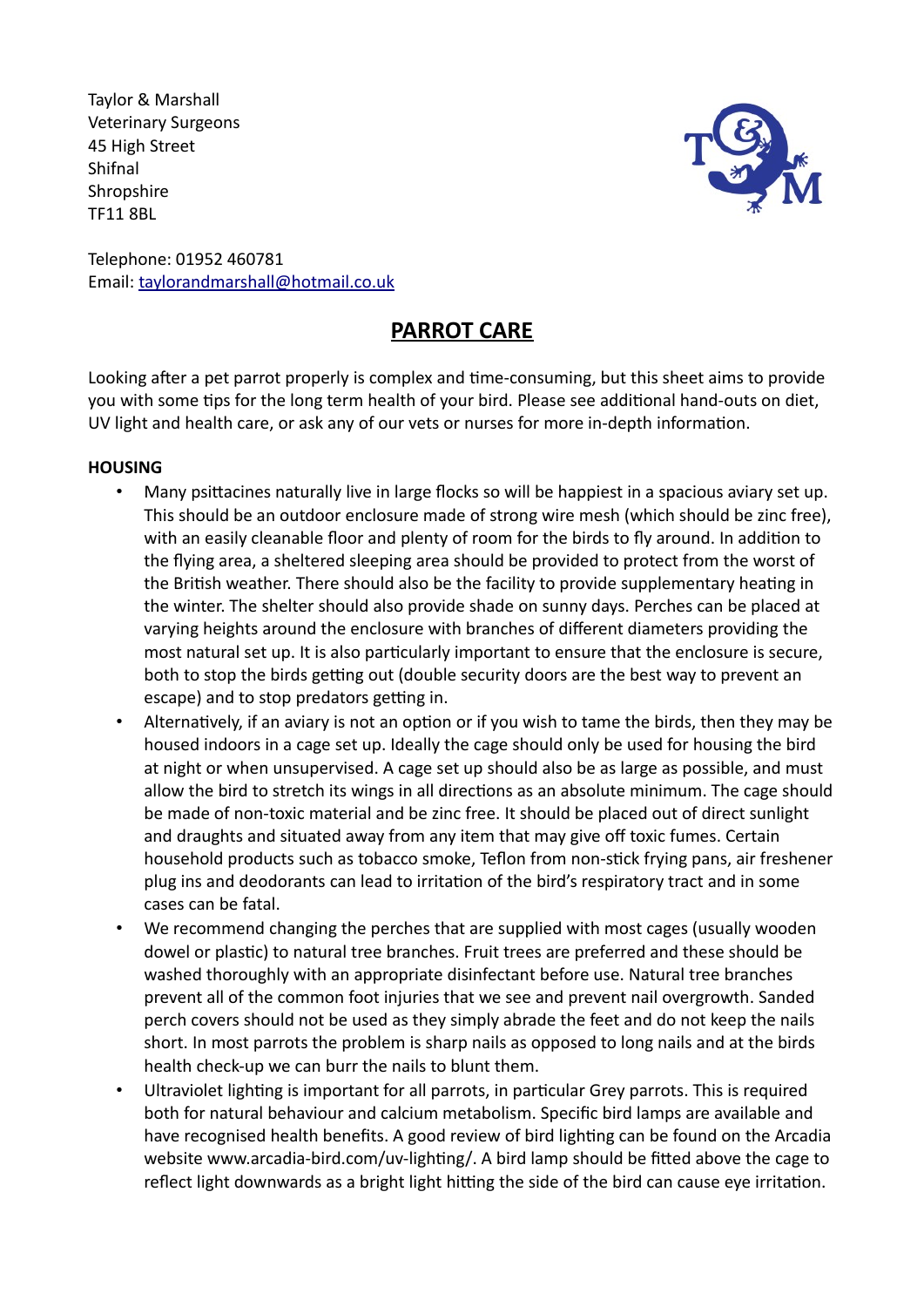- Different toys should be added and changed regularly to entertain birds. It is however, important to bear in mind that many pet shop toys can be easily demolished, so only sturdy toys should be used. When purchasing toys or cages always make sure that they are "zinc-free" as zinc poisoning is increasingly seen in captive birds. Be careful as some fixings can contain zinc but yet the toy is zinc free. Household items such as keys, old paintwork, and lead weights can contain heavy metals and be potential sources of toxicity. If planning to be out of the house for a long time, it is also a good idea to leave a radio program on at a low volume to give the birds some stimulation.
- Free flight is an essential requirement and birds should be given the opportunity for exercise daily. It is however, important to ensure that the room they are allowed to fly around is totally secure with all windows, doors and chimneys blocked off, heaters and fans turned off and any potentially poisonous house plants removed. If started young, birds can be easily trained to perch on a finger and returned to the cage.
- Wing clipping is not advised as it commonly leads to self-trauma to the wing feathers and can lead to feather plucking. Birds can also injure themselves when trying to escape leading to wounds on their keel (chest). A wing clipped bird is also likely to be more fearful. Wing clipping is not a service we provide.
- The cage or aviary should be cleaned out at least once a week to help prevent disease and a suitable disinfectant used (such as F10 disinfectant).
- For further advice on behaviour and enrichment we recommend the website Good Bird Inc (www.goodbirdinc.com). Run by Barbara Heidenreich, an avian behaviourist, the website has lots of tips on parrot behaviour and training.

#### **COMPANIONS**

• In general most birds are social animals and ideally should be paired up with another bird of the same species for lifetime companionship.

### **WHAT TO FEED**

- Keeping your parrot on an appropriate diet is key to ensuring good long-term health. The diet with which your bird is supplied from a breeder or pet shop may not always be the most appropriate diet.
- The bulk of a pet parrot's diet (80%) should be a commercial pelleted food such as Harrison's, Kaytee or Nutriberries. These diets have a mixture of fruits, vegetables, nuts, seeds, grain and protein all mixed in together and formed into a pellet. This stops the birds selecting out their favourite bits and only eating the ingredient they like.
- In addition to this you should be offering a large selection of fruits, nuts, vegetables and a very small amount of good quality seed used as a treat or training reward. Sprouted seeds can also be fed.
- Please see separate diet hand out for more in depth advice on feeding your parrot.
- Water should always be available both for drinking, and in a shallow saucer for bathing. This should be changed daily.

### **ANNUAL HEALTH CHECKS**

• We recommend annual health checks every year for pet bird as medical problems are more easily treated if detected at an early stage

#### **INSURANCE**